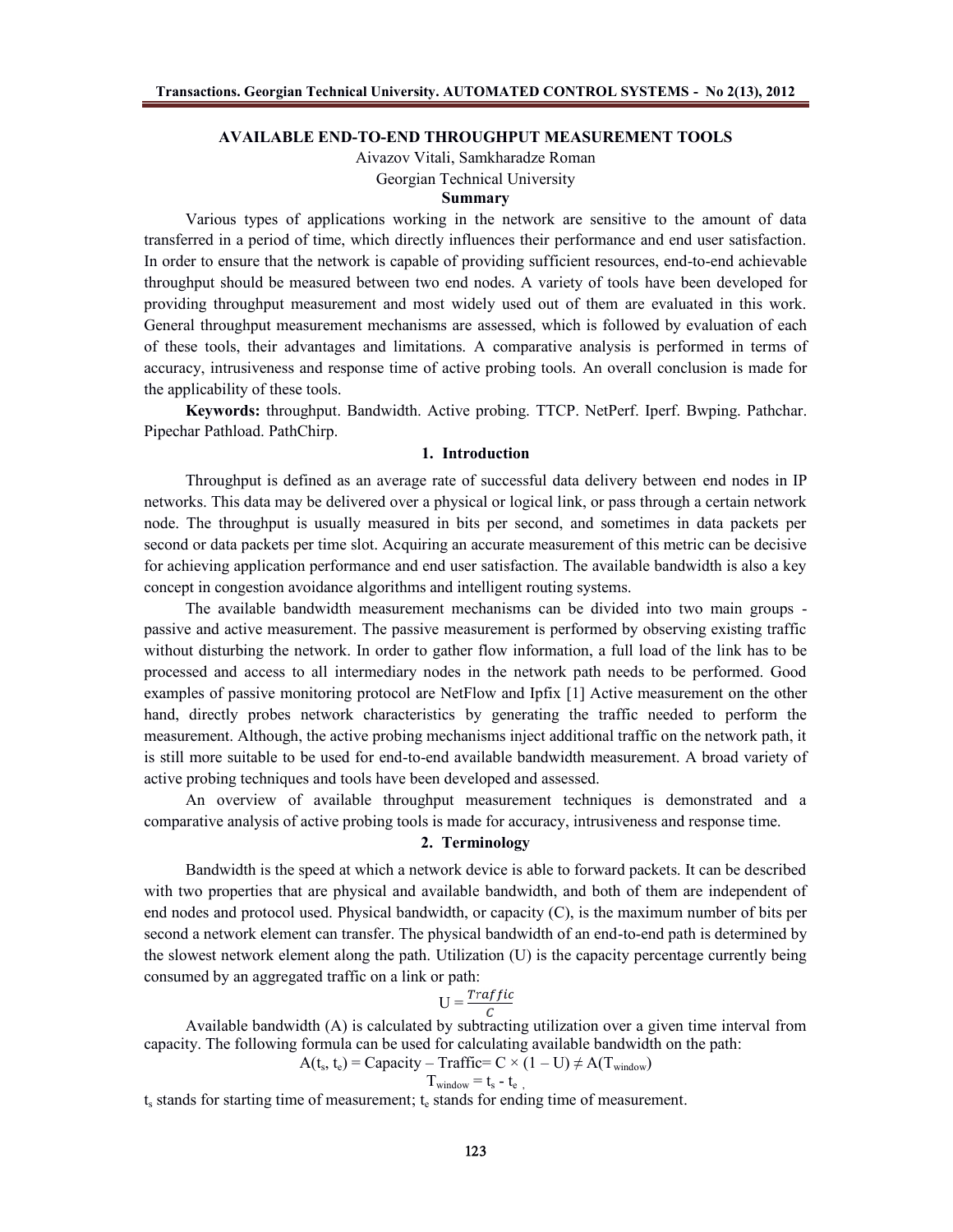Throughput can be described as an amount of data that is successfully transferred from one host to another via a network. It can be limited by a hardware and software of every component along the path from source node to destination. Four different parameters are applicable in the context of "maximum throughput", which identifies the "upper limit" conceptual performance of multiple systems. They are "maximum theoretical throughput", "maximum achievable throughput", "peak measured throughput" and "maximum sustained throughput". They represent different aspects and when comparing different "maximum throughput" values, the same definitions must be used. If the path consists of several links in series that have different bit rates, the maximum throughput of the overall path is lower than or equal to the lowest bit rate. The link with the lowest value in the series is called a bottleneck.

#### **A. Maximum theoretical throughput**

This number is closely related to the channel capacity of the system, and is the maximum possible quantity of data that can be transmitted under ideal circumstances. In some cases this number is reported as equal to the channel capacity, though this can be deceptive, as only non-packetized systems (asynchronous) technologies can achieve this without data compression. Maximum theoretical throughput is more accurately reported to take into account format and specification overhead with best case assumptions. This value, as well as the term "maximum achievable throughput", which is described below, is primarily used as a rough calculated value, such as for determining bounds on possible performance early in a system design phase.

## **B. Peak measured throughput**

The above values are theoretical values. However, peak measured throughput is a value measured by a real or a simulated systems. Throughput measurement value is calculated over a short period of time. Mathematically, this is the limit taken with respect to throughput as time approaches zero. This number is useful for systems that rely on burst data transmission.

#### **C. Maximum sustained throughput**

Maximum sustained throughput determines a value that is calculated and averaged over a long period of time. It is defined as the asymptotic throughput when the load is very large. In packet switched systems where the load and the throughput are always equal, the maximum throughput may be defined as the minimum load in bit/s that causes the delivery delay to become unstable and increase towards infinity. This value can also be used deceptively in relation to peak measured throughput to conceal packet shaping.



**Fig.1. Available bandwidth at 2 different time intervals [2]**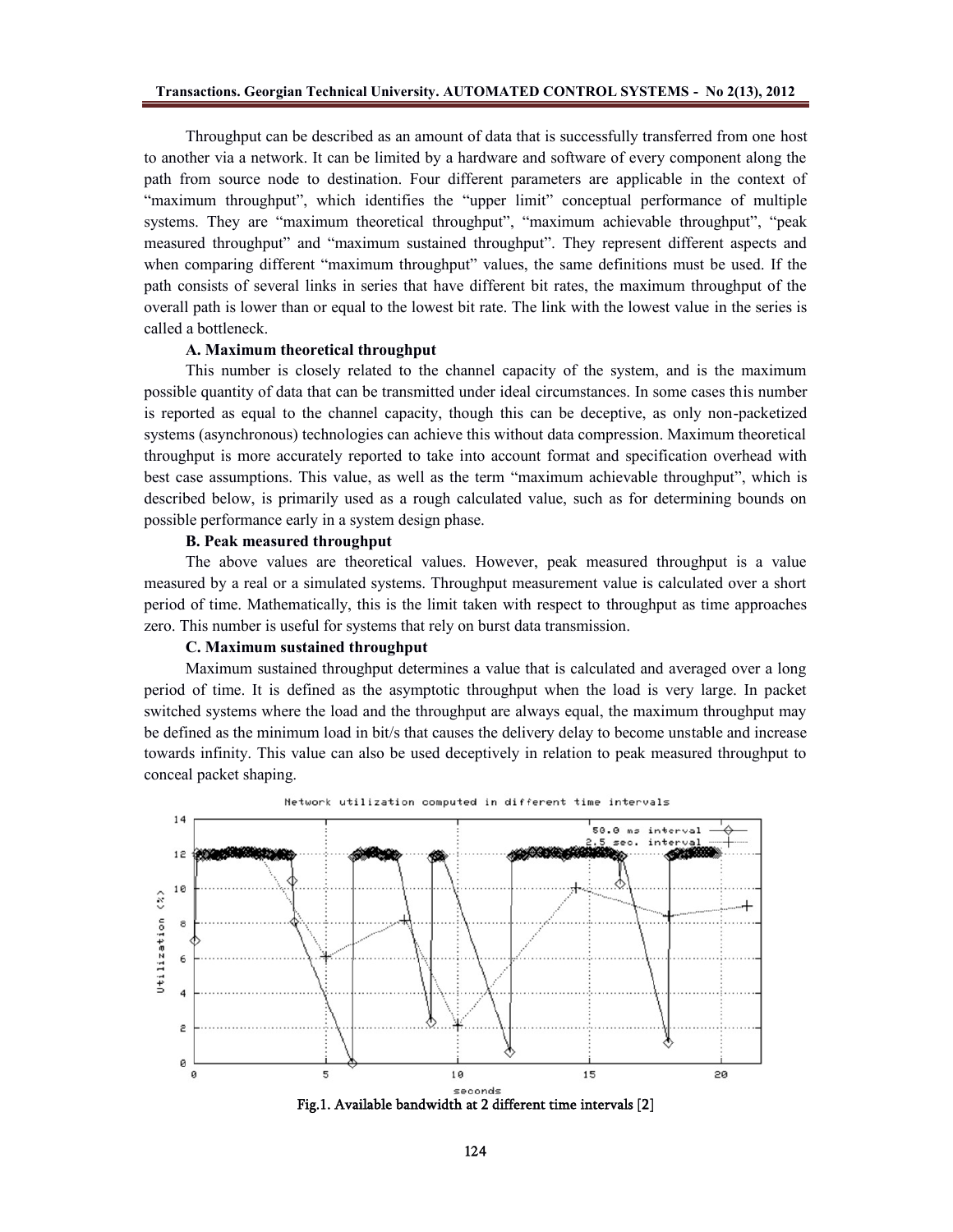#### **D. Maximum Achievable throughput**

Maximum achievable throughput can be considered as an amount of data transferred between two end nodes under predefined conditions, such as a transmission protocol, end host hardware, operating system, tuning method and parameters, etc. These parameters represent a performance that an application in specific conditions can achieve. Since the bottleneck could occur in the end node, achievable throughput may or may not correspond to available bandwidth [2].

Determination of the available bandwidth strictly relies on the measurement time interval. Figure 1 gives an example, where the network utilization is measured with both 50 ms and 2.5s time intervals. However, the available bandwidth is not an indication of what an application can actually obtain. For this purpose, the achievable throughput is a more accurate measurement option.

# **3. Tools to measure throughput**

# **TTCP, NetPerf, and Iperf**

TTCP, NetPerf, and Iperf are all the tools which are used for throughput measurement. They use a measurement technique of large TCP transfers for distinguishing an available end-to-end throughput. A socket buffer sizes and therefore the maximum window size of the data transfer can be managed by a user. The tool TTCP has been known in industry for quite a long time. However, the measurement process has been enhanced by developing new tools as NetPerf and Iperf, which are able to manage multiple simultaneous transfers [3]. All of these tools involve an access at both end hosts, which can be a limitation in certain scenarios.

# **BWPing**

BWPing is a tool for response time and bandwidth measurement between two nodes. It uses an ICMP protocol that is based on the echo request and echo reply mechanisms. The nature of this tool is relatively simple since it does not have any special requirements, only ability to respond to ICMP echo request messages.

On the other hand, BWPing has some certain requirements to the network infrastructure and to the performance of the end hosts. In particular, there should be no ICMP packet filtering along the path. The quality of service (QoS) mechanisms as packet shaping and rate limiting, should not be affecting the ICMP packets traversing each node along the path. Also CPU resource availability should be considered at both ends in order to be able to process the ICMP packets. The measurement results can be considered accurate only if all the criteria given above are fulfilled. To achieve an adequate bandwidth estimation results, the test packets should be matching the quality of service class of the application flows. BWPing is a very convenient tool for bandwidth measurement in a scenario where a far end node is out of the management domain.

# **Pipechar and pathchar**

In order to identify a bottleneck of the path, another set of tools as Pipechar and pathchar can be used. They both give a similar performance results in identification of the bottleneck. However, it is important to distinguish that they are targeting different goals. Pathchar accurately reports characteristics of the bandwidth and packet loss of each hop along the path. On the other hand, pipechar identifies the slowest hop based on its interface speed. Therefore, the final test result of the segments beyond the static bottleneck cannot be considered as accurate. However, if the bottleneck of the segment is dynamic, pipechar will assess the slowest node and evaluate characteristics of rest of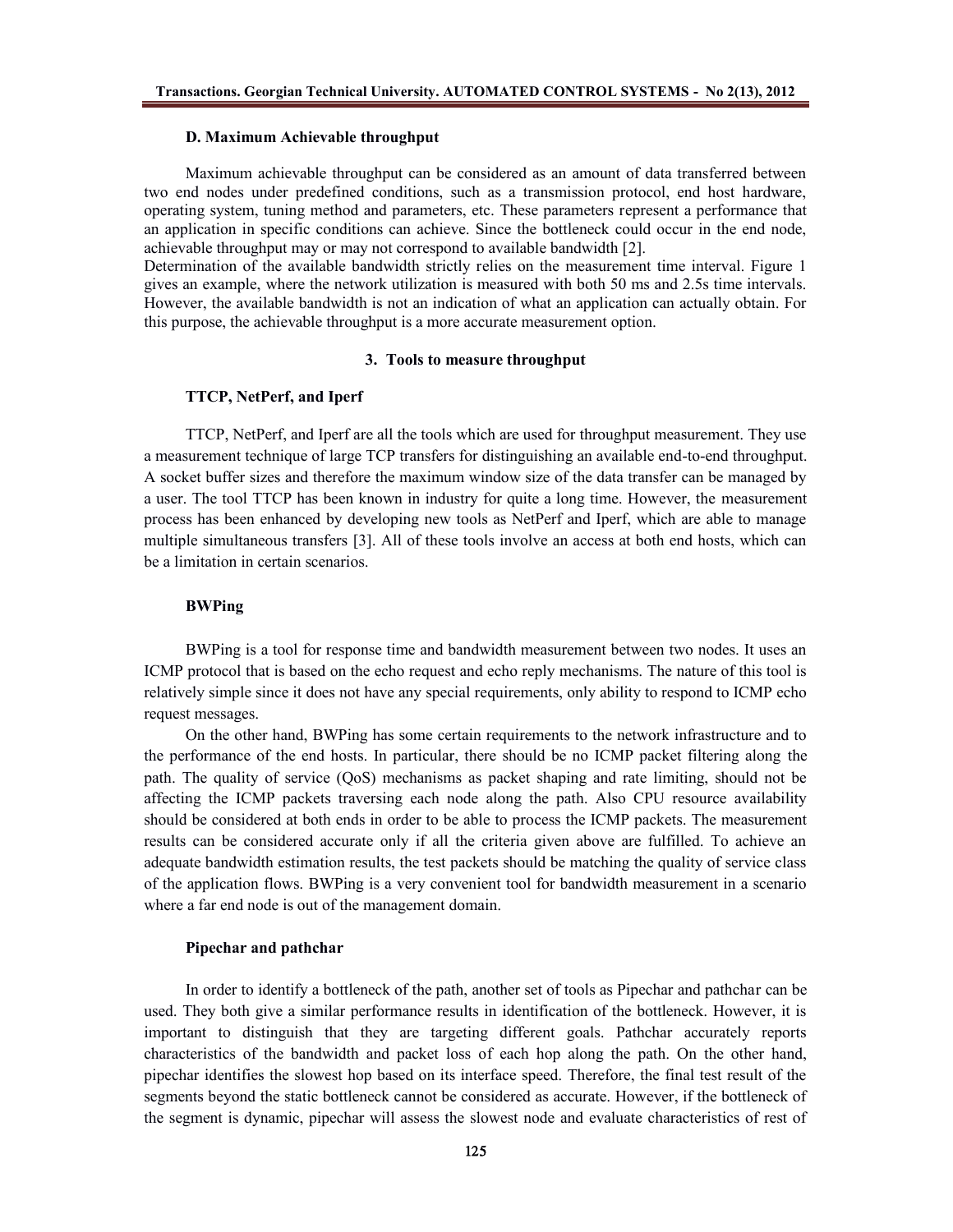the links based on it. For instance, if we have five hops, and the third one is the slowest, pipechar testing results for all other segments in the path will be based on the speed of the third hop. This behavior can be used by the applications that use TCP protocol in order to adjust their window sizes [4]. A run time of these tools represents another important aspect which differentiates them. Let us take another example where a WAN path consisting of 8 hops is assessed. The basic pipechar operation can take up to 2 minutes, and the advanced one takes 3-4 minutes longer. However, pathchar can need much more time to do the same operation, sometimes even up to 1 hour. From this example we can see that pipechar is a good choice when the goal is to determine the optimal size of TCP window.

# **Pathload and PathChirp**

Another tool for estimating end-to-end bandwidth of the path between two nodes is Pathload. The available bandwidth between two hosts represents the maximum IP-layer throughput that a flow can get along the path. This can be accomplished without decreasing of the rest traffic rate. Although, Pathload, which utilizes the SLoPS methodology [5], requires an access to both end nodes along the path, it does not require any superuser privileges since it only sends UDP packets. An estimation range is reported by Pathload rather than a single calculation. The middle point of this range is the average of the available bandwidth during the measurements. However, the range in turn determines a variation of the available bandwidth estimated during the measurement [4].

Another active probing tool has also been developed for estimation of the available bandwidth. It is pathChirp, which modifies the "self-loading" methodology of TOPP or SLoPS. This involves using different patterns of the probing packet stream, called a chirp. PathChirp increases the probing rate within each chirp, which provides sufficient information for dynamic estimation of the available bandwidth. The main advantage of using pathChirp comparing to pathload is similar accuracy with reduced measurement time [6].

#### **4. Conclusion**

IP networks do not provide explicit feedback to end hosts regarding the load or capacity of the network. Instead hosts use active end-to-end measurements in an attempt to estimate the bandwidth characteristics of paths they use. The ability to measure metrics such as link bandwidth and end-to-end achievable throughput is essential for high performance of an application. In this work, we presented latest tools and methodologies for such measurements and distinguished their advantages and limitations. As a result, such tools can be integrated into the application based routing system for the purpose of application performance monitoring and choosing a path with highest available capacity.

#### **References:**

1. Aivazov V., Samkharadze R. Identification of flows in the application based routing. Georgian Technical University, Transactions "Technical University". №3(485). 2012. pp.62-66

2. Jin G., Tierney B. Netest: A Tool to Measure the Maximum Burst Size, Available Bandwidth and Achievable Throughput. Lawrence Berkeley National Laboratory, 2003, pp.2-5.

3. Prasad R.S., Murray M., Dovrolis C., Claffy K. Bandwidth estimation: metrics, measurement techniques, and tools. IEEE, Volume 17, Issue 6, 2003, pp.27-35, ISSN 0890-8044

4. A. Shriram, M. Murray, Y. Hyun, N. Brownlee, A. Broido, M. Fomenkov, and k. claffy, "Comparison of Public End-to-End Bandwidth Estimation Tools on High-Speed Links'', in Passive